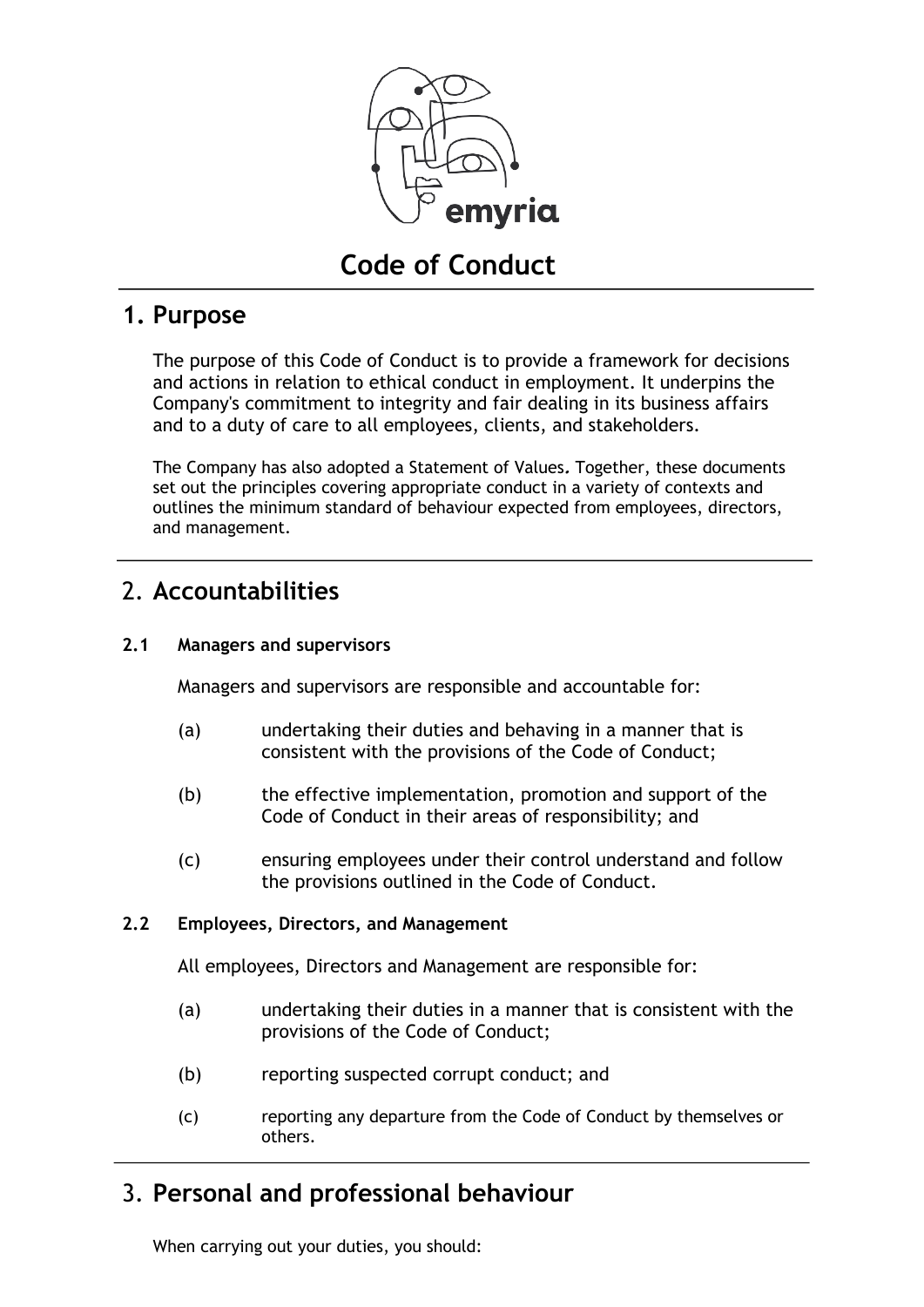- (a) behave honestly and with integrity and report other employees who are behaving dishonestly;
- (b) act in accordance with the Company's values;
- (c) act ethically and responsibly;
- (d) carry out your work with integrity and to a high standard and, in particular, commit to the Company's policy of producing quality goods and services;
- (e) operate within the law at all times;
- (f) follow the policies of the Company; and
- (g) act in an appropriate, business-like manner when representing the Company in public forums.

#### 4. **Conflict of Interest**

Potential for conflict of interest arises when it is likely that you could be influenced, or it could be perceived that you are influenced by a personal interest when carrying out your duties. Conflicts of interest that lead to biased decision making may constitute corrupt conduct.

- (a) Some situations that may give rise to a conflict of interest include situations where you have:
	- (i) financial interests in a matter the Company deals with or you are aware that your friends or relatives have a financial interest in the matter;
	- (ii) directorships/management of outside organisations;
	- (iii) membership of boards of outside organisations;
	- (iv) personal relationships with people the Company is dealing with which go beyond the level of a professional working relationship;
	- (v) secondary employment, business, commercial, or other activities outside of the workplace which impacts on your duty and obligations to the Company;
	- (vi) access to information that can be used for personal gain; and
	- (vii) offer of an inducement.
- (b) You may often be the only person aware of the potential for conflict. It is your responsibility to avoid any conflict from arising that could compromise your ability to perform your duties impartially. You must report any potential or actual conflicts of interest to your manager.
- (c) If you are uncertain whether a conflict exists, you should discuss that matter with your manager and attempt to resolve any conflicts that may exist.
- (d) You must not submit or accept any bribe, or other improper inducement. Any such inducements are to be reported to your manager.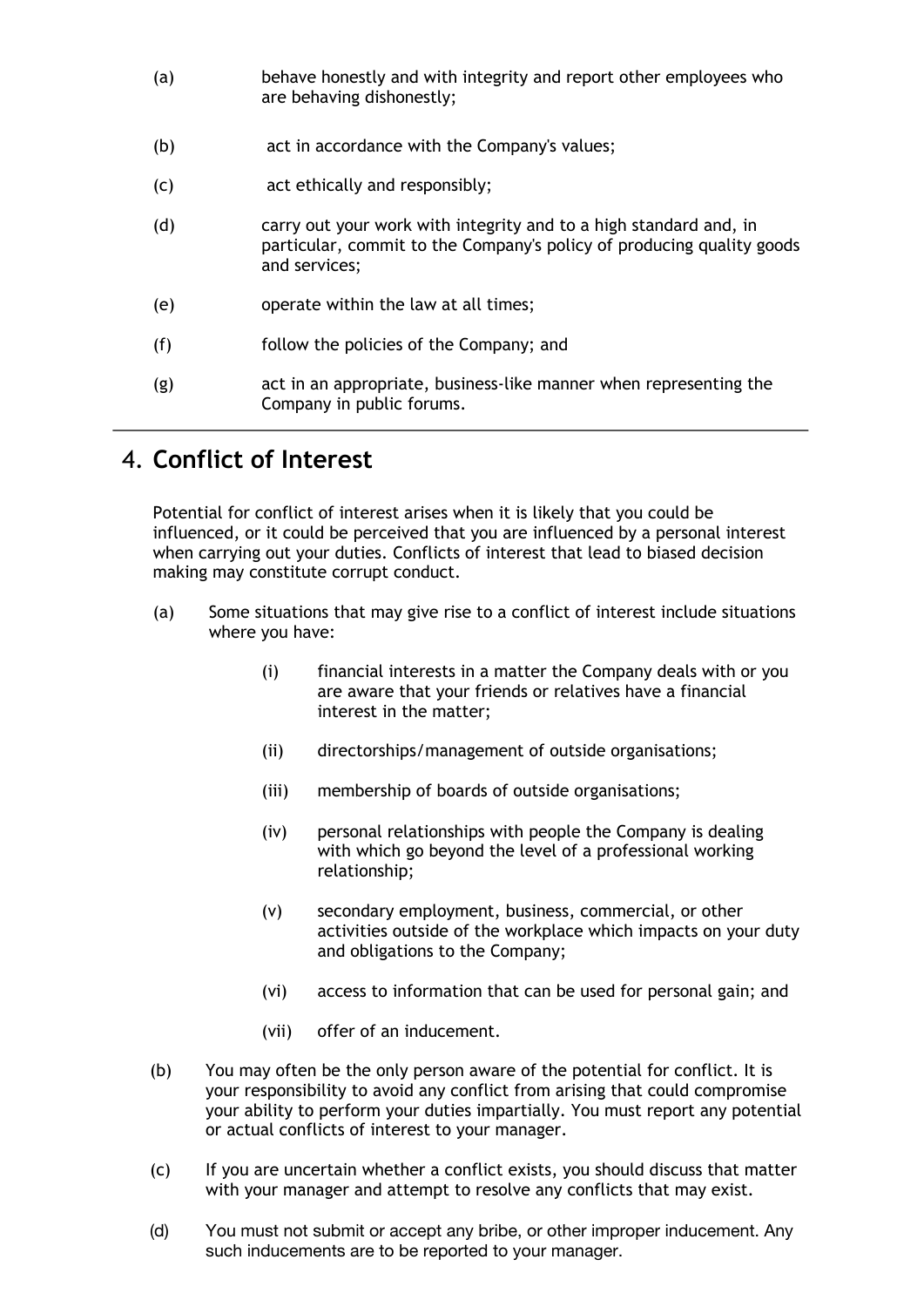# 5. **Public and media comment**

- (a) Individuals have a right to give their opinions on political and social issues in their private capacity as members of the community.
- (b) Employees must not make official comment on matters relating to the Company unless they are:
	- (i) authorised to do so by the Chair or Managing Director; or
	- (ii) giving evidence in court; or
	- (iii) otherwise authorised or required to by law.
- (c) Employees must not release unpublished or privileged information unless they have the authority to do so from the Managing Director.
- (d) The above restrictions apply except where prohibited by law, for example in relation to "whistleblowing".

#### 6. **Use of Company resources**

Requests to use Company resources outside core business time should be referred to management for approval.

If employees are authorised to use Company resources outside core business times, they must take responsibility for maintaining, replacing, and safeguarding the property and following any special directions or conditions that apply.

Employees using Company resources without obtaining prior approval could face disciplinary and/or criminal action. Company resources are not to be used for any private commercial purposes.

### 7. **Security of information**

Employees are to make sure that confidential and sensitive information cannot be accessed by unauthorised persons. Sensitive material should be securely stored overnight or when unattended. Employees must ensure that confidential information is only disclosed or discussed with people who are authorised to have access to it. It is considered a serious act of misconduct to deliberately release confidential documents or information to unauthorised persons and may incur disciplinary action.

### 8. **Intellectual property / copyright**

Intellectual property includes the rights relating to scientific discoveries, industrial designs, trademarks, service marks, commercial names ad designations, and inventions and is valuable to the Company.

The Company is the owner of intellectual property created by employees in the course of their employment unless a specific prior agreement has been made. Employees must obtain written permission to use any such intellectual property from the Company Secretary/Group Legal Counsel before making any use of that property for purposes other than as required in their role as employee.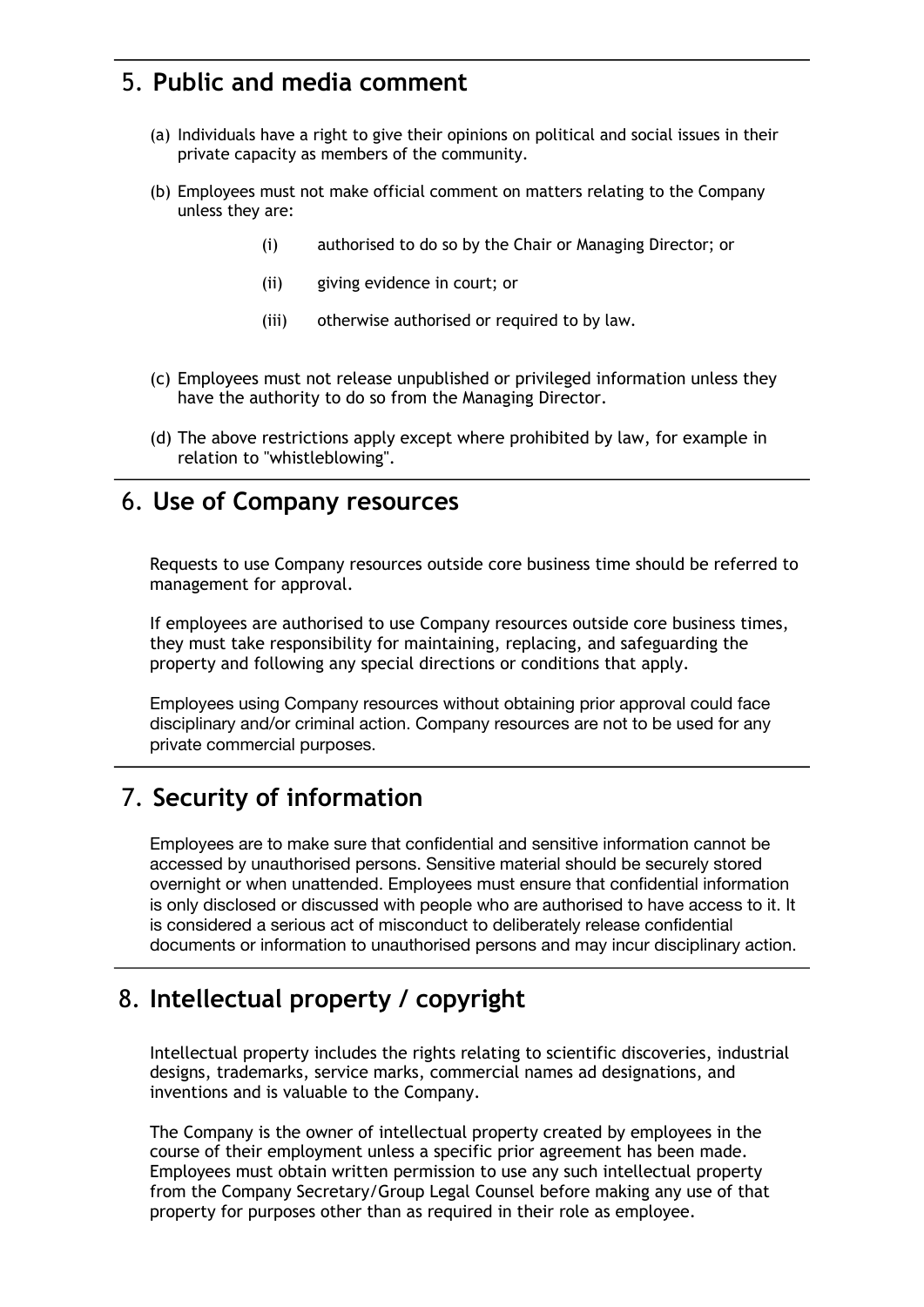# 9. **Discrimination and harassment**

Employees must not harass, discriminate, or support others who harass and discriminate against colleagues or members of the public on the grounds of sex, pregnancy, marital status, age, race (including their colour, nationality, descent, ethnic or religious background), physical or intellectual impairment, homosexuality, or transgender.

Such harassment or discrimination may constitute an offence under legislation. Managers should understand and apply the principles of Equal Employment Opportunity.

#### **10. Corrupt conduct**

Corrupt conduct involves the dishonest or partial use of power or position which results in one person/group being advantaged over another. Corruption can take many forms including, but not limited to:

- (a) official misconduct;
- (b) bribery and blackmail;
- (c) unauthorised use of confidential information;
- (d) fraud; and
- (e) theft.

Corrupt conduct will not be tolerated by the Company. Disciplinary action up to and including dismissal will be taken in the event of any employee participating in corrupt conduct.

# **11. Occupational health and safety**

It is the responsibility of all employees to act in accordance with occupational health and safety legislation, regulations and policies applicable to their respective organisations and to use security and safety equipment provided.

Specifically, all employees are responsible for safety in their work area by:

- (a) following the safety and security directives of management;
- (b) advising management of areas where there is potential problem in safety and reporting suspicious occurrences; and
- (c) minimising risks in the workplace.

### **12. Legislation**

It is essential that all employees comply with the laws and regulations of the countries in which we operate. Violations of such laws may have serious consequences for the Company and any individuals concerned. Any known violation must be reported immediately to management.